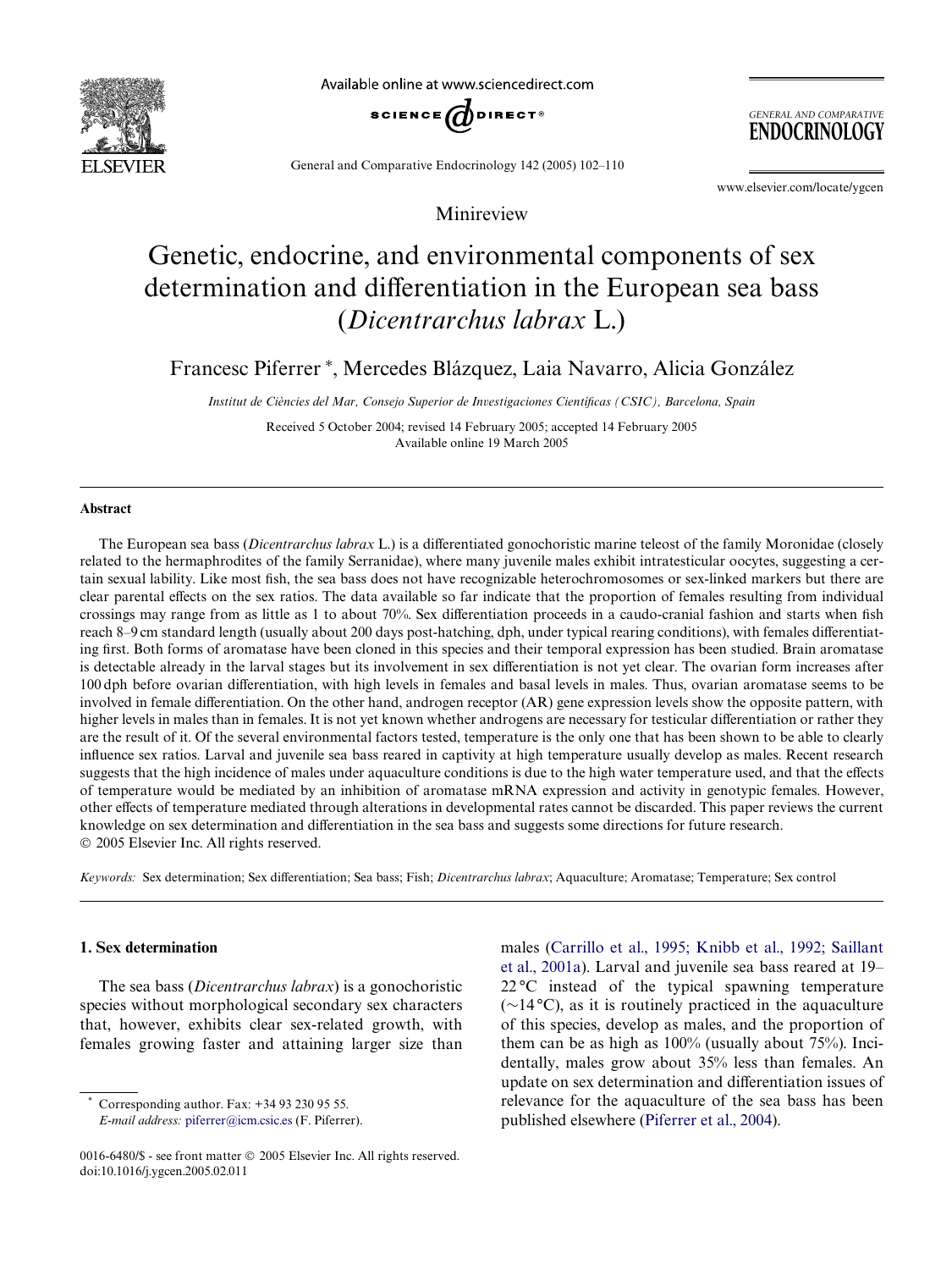## *1.1. Cytogenetic evidence*

The karyotype of the sea bass consists of 48 small chromosomes, most of which are acrocentric [\(Aref'yev,](#page-6-0) [1989\)](#page-6-0). Nucleolar organizing regions (NORs) are located at the terminal or near-terminal sites on the short arms of the acrocentric chromosome pair 22 ([Cano et al.,](#page-7-1) [1996\)](#page-7-1). Constitutive heterochromatin is also evident as a subcentromeric band on the long arms of a large chromosome pair ([Sola et al., 1993](#page-8-1)). Based solely on morphology of karyotype preparations with conventionally stained slides, the sea bass has no readily distinguishable sex chromosomes, thus resembling the common situation in most teleosts ([Devlin and Nagahama, 2002\)](#page-7-2). However, chromosome variation was discovered in specimens from a wild population, involving the amount and the patterns of heterochromatin distribution in one of the two smallest chromosome pairs (pair 24) of the mitotic complement ([Cano et al., 1996\)](#page-7-1). In females, this pair comprised two chromosomes, which displayed roughly the same banding pattern. In males, in contrast, both homologs differed from one another as to the amount of heterochromatin and the pattern of distribution (C-bands). Thus, a large and intense C-band was evident in only one member of the pair. This band extended from the centromere to the middle of the arm. The other member of the pair had a weak C-band at the telomeric site. Thus, sex-related differences in C-banding pattern may be a reflection of minute differences in male vs female chromosomes that may be related to the existence of sex-determining regions, as found in *Oryzias latipes* [\(Kobayashi et al., 2004; Schartl, 2004](#page-8-2)).

The European sea bass used to be classified as a member of the family Serranidae, which is typically composed of hermaphrodites, with *Dicentrarchus* as a gonochoristic genus. Currently, it is classified as a member of the family Moronidae [\(Nelson, 1994](#page-8-3)). However, and regardless of classification issues, it is clear that *Dicentrarchus* is closely related to the Serranids. In a comparative study, the smallest chromosome pair in the closely related hermaphrodite *Serranus cabrilla* (Serranid) displayed a heteromorphism with respect to the size and the pattern of heterochromatin distribution. However, only males exhibited this heteromorphism, since the six fish in the study that displayed heteromorphism in pair 24 were acting as males and releasing sperm, and the three that did not were acting as females and releasing eggs ([Cano et al.,](#page-7-1) [1996](#page-7-1)). Therefore, based on this analogy, the variation in chromosome pair 24 found in *Dicentrarchus* was interpreted as a reflection of differences in gene activity in the absence of a strict sex chromosome differentiation, and it was concluded that the European sea bass was in the early stages of sex chromosome differentiation, with a probable sex determination mechanism of the XX/XY type, leading to gonochorism from the ancestral hermaphroditism of the Serranids [\(Cano et al., 1996](#page-7-1)). Such

type of mechanism has not been experimentally demonstrated, and, in fact, based on other sources of evidence the WZ/ZZ system has also been proposed [\(Blázquez](#page-7-3) [et al., 1999; Felip et al., 2002\)](#page-7-3). In any case, the chromosomal basis for sex determination in the sea bass, if any, is far from clear and this is an area that certainly deserves more attention. Modern methods of chromosome analysis could be used to this end.

#### *1.2. DNA and protein markers*

No DNA markers are available to identify genetic sex in the sea bass so far. Probing its genome with non-coding sex-specific sequences, putative sex-determining sequences and sex-linked sequences operating in other systems (*ZFY*, *Sry*, etc.) does not allow the differentiation between males and females based on the resulting hybridization signals ([Ollevier et al., 1998](#page-8-4)). Similarly, subtractive hybridization did not identify differences between males and females [\(Martínez et al., 1999\)](#page-8-5). However, individual males can be distinguished from individual females based on sex-specific bands. Several polymorphic microsatellite markers are available for the sea bass ([Castilho and](#page-7-4) [McAndrew, 1998\)](#page-7-4), and only two microsatellites were required for the unambiguous identification of parentage in a breeding program ([García de León et al., 1998](#page-7-5)). Furthermore, a genetic analysis of quantitative characters relevant to production (survival, body weight and length, condition factor, and malformation incidence), performed on the resulting larvae of the above breeding program, identified significant differences among the tested families. Like the situation in other fish, the use of microsatellites will be a valuable tool in broodstock identification and family selection, but so far they have not been useful as an aid for discriminating sex.

Like other fish, sea bass mature females contain high levels of plasma vitellogenin (VTG) in their blood. Sea bass VTG has been purified, specific antibodies developed, and elevated plasma levels can be induced in males after injection with estradiol-17 $\beta$  ([Mañanós et al., 1994\)](#page-8-6). Vitellogenin content could be, in principle, used to determine sex in adult sea bass approaching the reproductive season. In this regard, plasma levels of sex steroids can also be used for the same purpose [\(Asturiano et al., 2000;](#page-6-1) [Cerdá et al., 1995; Navas et al., 1998; Prat et al., 1990\)](#page-6-1). However, other than that, so far no protein markers are available to identify sex in the sea bass at an early age. Given the absence of secondary sex characters, this impedes the determination of sex unless a biopsy of the gonads is performed, which for practical classification or selection is unrealistic.

Recently, clones representative of the HMG boxes of 12 *Sox* genes have been obtained in the sea bass [\(Galay-](#page-7-6)[Burgos et al., 2004\)](#page-7-6), which will allow to study their role in a variety of developmental processes including sex determination.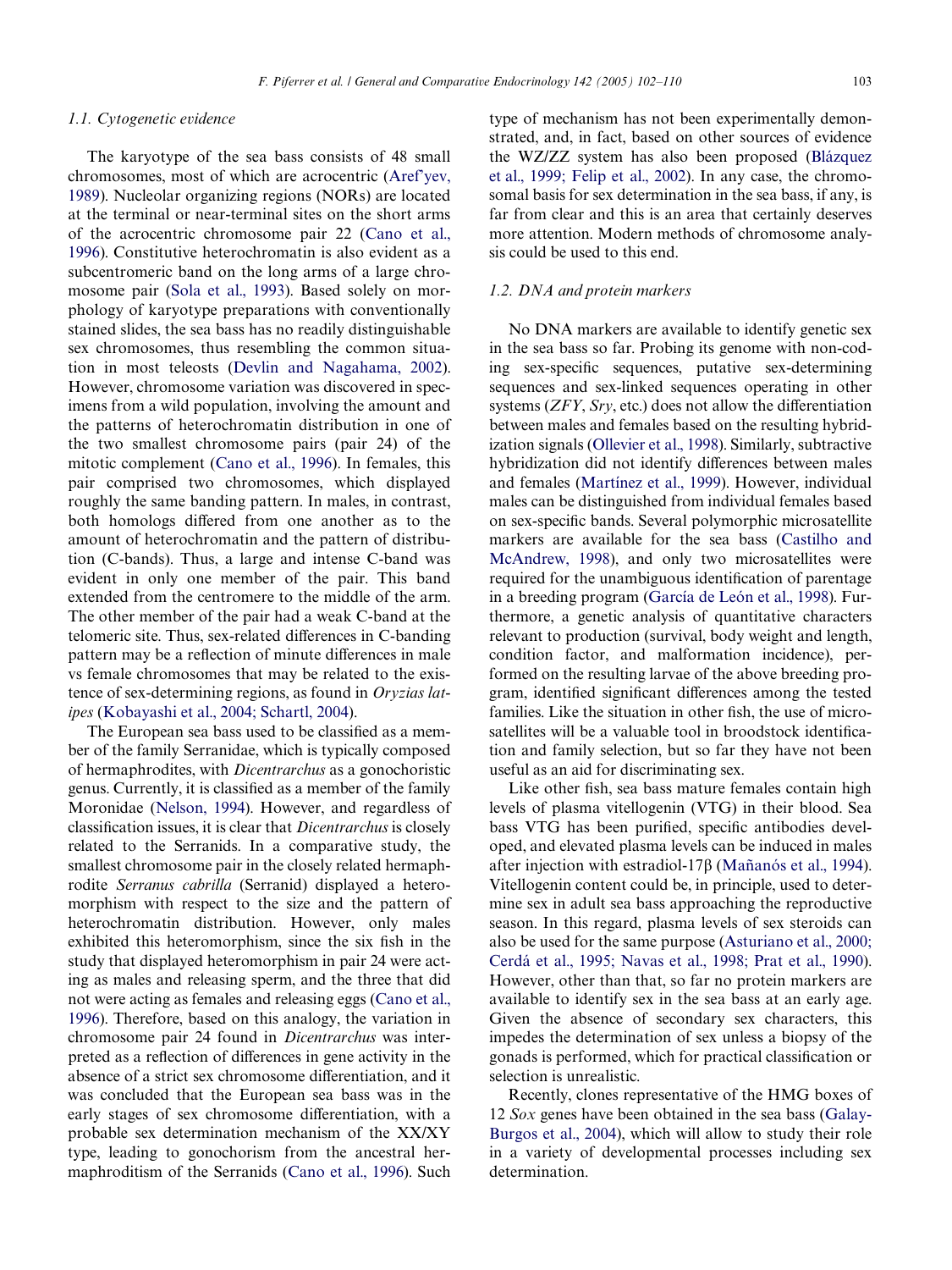# *1.3. Sex ratios*

The sex ratios of sea bass of wild origin have been studied in samples obtained from coastal lagoons. At ages 1–3 years, sex ratios were 34.5% males and 65.5% females [\(Barnabé, 1973](#page-7-10)) and 54.7% males and 45.3% females ([Arias, 1980](#page-6-2)). At ages ranging between 4 and 7 years they were 19.1% males and 80.9% females [\(Bar](#page-7-10)[nabé, 1973\)](#page-7-10) and 11.7% males and 88.3% females ([Arias,](#page-6-2) [1980\)](#page-6-2). The results suggest that in wild stocks, females predominate over males, especially at older ages. However, the sex ratio of the studied populations may actually be the breeding sex ratio and not necessarily correspond to the initial sex ratio of the whole population, which supposedly is representative of the sex determination system.

In contrast, the sex ratios of captive sea bass are repeatedly found to be highly skewed in favor of males, with an average 75% males and 25% females [\(Barbaro](#page-6-3) [et al., 1998; Blázquez et al., 1995, 1998a, 1999, 2001;](#page-6-3) Bruslé and Roblin, 1984; Gorshkov et al., 1999; Saillant [et al., 2001b, 2002, 2003b;](#page-6-3) see also [Table 1\)](#page-2-0). This suggests that some environmental conditions, i.e., those found in fish farms, could be modulating, and even overriding, the process of sex differentiation.

### *1.4. Parental inXuences*

In the European sea bass, fertilization, survival during incubation, and hatching are highly correlated and strongly influenced by the female parent and, to a lesser extent, to the interaction between both parents ([Saillant](#page-8-8) [et al., 2001b, 2002\)](#page-8-8). While the majority of parental effects on early performance in sea bass are due to the female, the effect of the male parent is only reflected on egg fertilization rate, egg survival, and on early development, i.e., on larvae growth during the endotrophic phase [\(Sail](#page-8-8)[lant et al., 2001b\)](#page-8-8). Furthermore, the length of the larvae was found to be due to a significant interaction between both parents. Since gonadal development is highly dependent on size ([Blázquez et al., 1999\)](#page-7-3), these data suggest that gonadal development and thus the timing of sex differentiation may also be dependent on the progenitors or their interaction. Recently, direct evidence of parental influences on sex ratios in the sea bass has been

provided by both dame and sire ([Saillant et al., 2003a](#page-8-7)). [Table 1](#page-2-0) summarizes the range  $(min - max.)$  and the average number of females obtained in experiments designed to test parental influences on sex ratios in the sea bass. The table average is 24.8% of females, i.e., the male:female sex ratio of 3:1 found under culture conditions. The sea bass, therefore, resembles the situation of some tilapias, where no sex chromosomes are identifiable but there are clear parental effects on sex ratios. Selection programs and the genetic management of the sea bass have been proposed [\(Volckaert et al., 1997](#page-8-9)). They could not only improve performance but perhaps could also avoid the high incidence of males or even favor female-biased sex ratios in cultured populations.

## *1.5. Crosses involving sex-reversed fish*

The use of indirect methods has helped to elucidate the mechanisms of sex determination in several fish spe-cies ([Solari, 1994\)](#page-8-10). A group of sexually undifferentiated sea bass was treated with androgen resulting in a population of 100% males. Thirteen of these males were crossed with normal eggs generating 13 families that were reared separately until completion of sex differentiation. The results showed male-biased sex ratios in all but one family, with females ranging from 5 to 50%. Furthermore, only two families exhibited sex ratios that did not differ significantly from 1 male:1 female [\(Blázquez](#page-7-3)) [et al., 1999](#page-7-3)). It was concluded that the mechanism of sex determination in the sea bass was not of a XX /XY or ZW/ZZ type since no family exhibited a female-biased progeny, as would have been expected from both types. The study did not reveal the mechanism of sex differentiation in the sea bass since no sex proportions indicative of a particular genetic system were found. However, it raised the possibility that environmental factors could be modulating and even overriding the genetic basis of sex determination in this species [\(Blázquez et al., 1999\)](#page-7-3).

# *1.6. Sex ratios of triploids and gynogenetics*

Triploid sea bass, with one extra set of chromosomes of maternal origin, had 10% more females than control diploids but in both ploidies males predominated ([Felip](#page-7-11) [et al., 2001\)](#page-7-11). Induced gynogenesis, i.e., the generation of

<span id="page-2-0"></span>

Parental effects on the sex ratios in European sea bass

| Temp. $(^{\circ}C)$ | Mean percent females | Min. percent females | Max. percent females | Reference               |
|---------------------|----------------------|----------------------|----------------------|-------------------------|
| 22.5                | 24.1                 | 5.0                  | 50.0                 | Blázquez et al. (1999)  |
| 18                  | 21.4                 | 0.9                  | 50.0                 | Gorshkov et al. (1999)  |
|                     | 49.9                 | 20.7                 | 68.2                 | Gorshkov et al. (2003)  |
| 17                  | 16.7                 | 2.1                  | 40.7                 | Gorshkov et al. (2004a) |
| 20                  | 12.0                 | 3.0                  | 45.0                 | Saillant et al. (2003a) |
|                     |                      |                      |                      |                         |

Average number of females and the range (min.  $-$  max.) obtained in experiments designed to test parental influences on sex ratios in the sea bass. The water rearing temperature in each case is also indicated.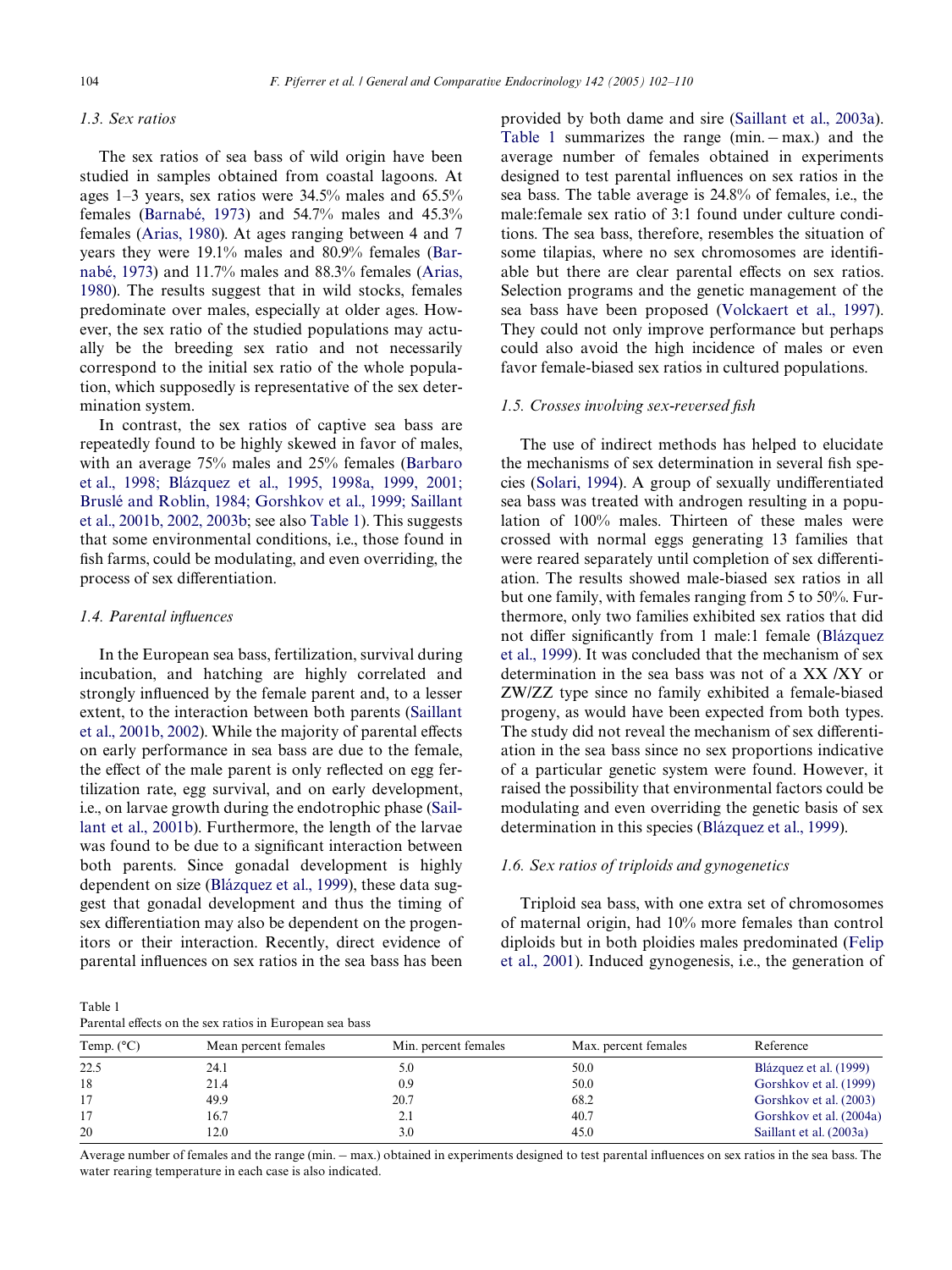fish with exclusive maternal inheritance, showed little effect on gonadal development. Most meiogynogenetic sea bass, obtained by activating eggs with UV-irradiated sperm, followed by a cold shock of the activated eggs shortly after fertilization to block the extrusion of the second polar body and to restore diploidy, had normal gonads, indicating low occurrence of developmental imbalances ([Felip et al., 2002\)](#page-7-12). The sex ratios of gynogenetic sea bass did not deviate from 1:1 but were not statistically different from the controls, which in that particular study did not show the usual 3:1 male:female sex ratio. Even considering some environmental influence on sex differentiation (see below), the fact that the proportion of sexes was similar between gynogenetic and diploid controls is difficult to reconcile with the females being the homogametic sex and thus the ZW/ZZ type was suggested ([Felip et al., 2002\)](#page-7-12). However, in an independent study, only 39% of meiogynogenetic sea bass differentiated partly into males [\(Barbaro et al., 1998](#page-6-3)) and thus the proportion of females was higher than usual. As with the case of the sex ratios of sex-reversed individuals, the possible effect of the rearing conditions was not fully taken into account when evaluating the sex ratios of gynogenetic sea bass. Thus, it is possible that the sex ratios of gynogenetic sea bass in the studies of [Barbaro](#page-6-3) et al.  $(1998)$  and Felip et al.  $(2002)$  reflect both the influences of gynogenesis and of the environment. Further, some parental variability has been detected regarding the degree of individual responses to ploidy manipulation in this species ([Peruzzi and Chatain, 2000\)](#page-8-11). This fact should be taken into account when drawing conclusions as to what sex determination mechanism may be operating, but in any case it would be worth to repeat the triploidy and gynogenesis experiments with fish reared at low temperature (see Section [4\)](#page-5-0).

# **2. Sex differentiation**

## *2.1. Development of germ cells*

Under laboratory conditions, with rearing temperatures in the range of  $17-22$  °C, the sea bass has a histological sexual undifferentiated period that covers most of the first year of life, after which most individuals develop as males. At 18  $\degree$ C, the first primordial germ cells (PGCs) can be detected before the end of the first month of life, and the undifferentiated gonad is formed by the third month [\(Roblin and Bruslé, 1983\)](#page-8-12).

## *2.2. Gonadal development*

Sex differentiation occurs along a caudo-cranial gradient, is of the direct type and more dependent on length than age ([Blázquez et al., 1999\)](#page-7-3). Ovarian and testicular differentiation occurred in fish  $11-23$  months old and

from 80 to 187 mm SL. Intratesticular oocytes were frequently observed [\(Roblin and Bruslé, 1983\)](#page-8-12). With higher temperatures, the first signs of morphological sex differentiation can be observed at about 4 months after hatching and sex, once determined, is irreversible [\(Gorshkov](#page-7-7) [et al., 1999\)](#page-7-7).

In a study on the chronology of sex differentiation in the sea bass and on the incidence of juvenile intersexuality, most fish were differentiated by 8 months and very few fish longer than 9 cm in standard length (SL) remained undifferentiated. Ovarian differentiation started at 168 days post-fertilization (dpf) (8.3 cm SL) and was completed by 419 dpf (12.3–18.5 cm SL). Male differentiation was more variable, with some males differentiating precociously at  $168 \text{ dpf } (8.3-9.5 \text{ cm } SL)$ and others remaining undifferentiated until 250 dpf (11.8 cm SL). The presence of intratesticular oocytes is common in many males but their number does not increase but actually decreases after testicular differentiation is complete ([Saillant et al., 2003b\)](#page-8-13).

Cytochrome P450 aromatase is a key enzyme in the hormonal steroidogenic pathway that mediates the conversion of androgens into estrogens, determining the local balance between the two types of steroids and thus it has been implicated in the process of sex differentiation in fish ([González and Piferrer, 2000\)](#page-7-13). The gonadal form of sea bass aromatase has been cloned [\(Dalla Valle et al.,](#page-7-14) [2002\)](#page-7-14). The highest mRNA expression levels were found in the ovary, but it was also expressed, although at much lower levels, in testis and brain. Evidence of the existence of a second form (neural) of aromatase was obtained based on differences in kinetic properties of brain vs gonadal aromatase activity assays [\(González and Pifer](#page-7-15)[rer, 2002](#page-7-15)). Recently, the sea bass neural form of aromatase has been cloned and sequenced ([Blázquez and](#page-7-16) [Piferrer, 2004\)](#page-7-16). Recent observations indicate that the neural form appears well before the ovarian form, suggesting a possible role of brain aromatase in sex differentiation. In addition, clear sex-related differences  $(females \gg males)$  in ovarian aromatase are also evident, starting at 100 dph, i.e., before sex differentiation is histologically observable, strongly suggesting an important function of ovarian aromatase in sex differentiation. The mRNA expression levels of the gonadal and the neural form of aromatase in this species are being currently studied during the first year of life (González, Blázquez, Mylonas, and Piferrer, unpublished observations).

The role of sex steroids and gonadotrophins has also been investigated as regards to sex differentiation. Plasma testosterone  $(T)$  levels were high in fish approaching the end of their first year of life but decreased over the next months, while levels of 11 ketotestosterone (11-KT) remained low and unchanged. During the first spawning season, at about 2 years, both steroids reached the highest annual levels ([Rodríguez](#page-8-14) [et al., 2000\)](#page-8-14). Since the sex steroid binding globulin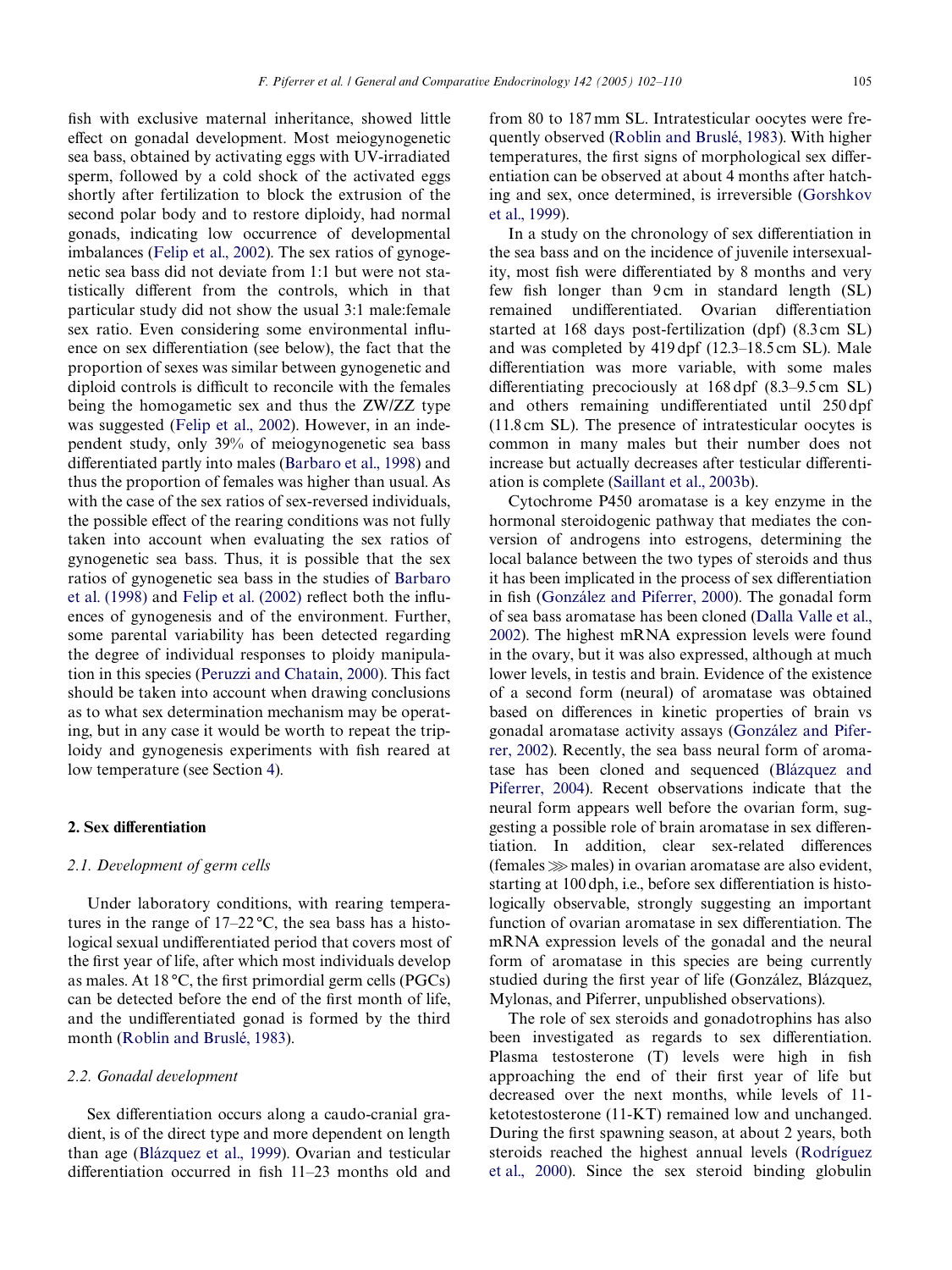(SHBG) regulates the bioavailability of androgens and estrogens during key reproductive events, the recent cloning of the sea bass SHBG [\(Miguel-Queralt et al.,](#page-8-16) [2005\)](#page-8-16) opens new possibilities for the study of sex steroid effects during sex differentiation and the reproductive cycle.

The effects of exogenous steroids on the process of sex differentiation in the sea bass have been reviewed elsewhere ([Zanuy et al., 2001\)](#page-8-17). Regardless of their potential applications to control sex ratios and precocious maturity for sea bass aquaculture, these studies have been useful to uncover the period of development during which the gonads are most sensitive to the action of steroids. In the sea bass, this is located around 110 (days post-hatch) dph ([Table 2\)](#page-4-0) and, like the situation with many fish [\(Piferrer, 2001\)](#page-8-18), is thought to reflect critical periods for organizational effects of sex steroids. Here it is worth to recall that while the effects of temperature are more evident during the first 100 days, the effects of exogenous steroids are maximal around 100–120 dph,

while a significant increase of ovarian aromatase gene expression and enzyme activity take place only after 100 dph [\(Fig. 1](#page-4-1)).

Regarding the relationship between size and sex, females predominate among the larger fish whereas males and undifferentiated fish predominate among the smaller ones already at the time of sex differentiation. Intersexes exhibit an intermediate size ([Blázquez et al.,](#page-7-20) [1998b\)](#page-7-20). These results suggest that sex differentiation is more dependent on length than on age. Furthermore, females and feminized fish had the same growth, suggesting that growth is related to phenotypic sex [\(Saillant](#page-8-15) [et al., 2001a](#page-8-15)). Precocious males, which abound in captive stocks and can be detected at 10 months of age, are smaller than the largest females but larger than some females, and also larger than non-precocious males and undifferentiated fish (Navarro, Blázquez, and Piferrer, unpublished observations). In contrast, in an indepen-dent study, [Gorshkov et al. \(1999\)](#page-7-7) found that the effects of maturation on growth were not apparent or minor

<span id="page-4-0"></span>Table 2

Effective treatment periods for the experimental manipulation of sex ratios in the European sea bass

| Compound       | Period (days) | Sex ratio male: female | Reference                         |  |
|----------------|---------------|------------------------|-----------------------------------|--|
| MT             | 86-106        | 1:0                    | Blázquez et al. (2001)            |  |
| <b>MDHT</b>    | $84 - 114$    | 1:0                    | Chatain et al. (1999)             |  |
| MT             | $65 - 140$    | 1:0                    | Gorshkov et al. (1999)            |  |
| E <sub>2</sub> | $65 - 140$    | 0:1                    | Gorshkov et al. (1999)            |  |
| $E_{2}$        | 88–148        | 0:1                    | Gorshkov et al. (2004b)           |  |
| E <sub>2</sub> | $90 - 150$    | 0:1                    | Saillant et al. (2001a)           |  |
| AI             | $131 - 191$   | l:0                    | Navarro et al. (unpublished data) |  |

*Abbreviations:* MT, 17α-methyltestosterone; MDHT, 17α-methyldihydrotestosterone; E<sub>2</sub>, estradiol-17β; AI, Fadrozole (aromatase inhibitor). More than one successful treatment may have been found in a given referenced study.



<span id="page-4-1"></span>Fig. 1. Diagram showing the relationship between age, size, and gonadal sex differentiation in the sea bass, with indication of the relative importance of temperature on modifying this process, the localization of the labile period determined by the effects of exogenous steroids, and the increase in germ cell number and gonadal aromatase. Note that while sex differentiation is more dependent on size than age, the age-size relationship is also dependent on rearing temperature. Data obtained and averaged from different studies cited in the text as well as from our own unpublished material. DPH, days post-hatch.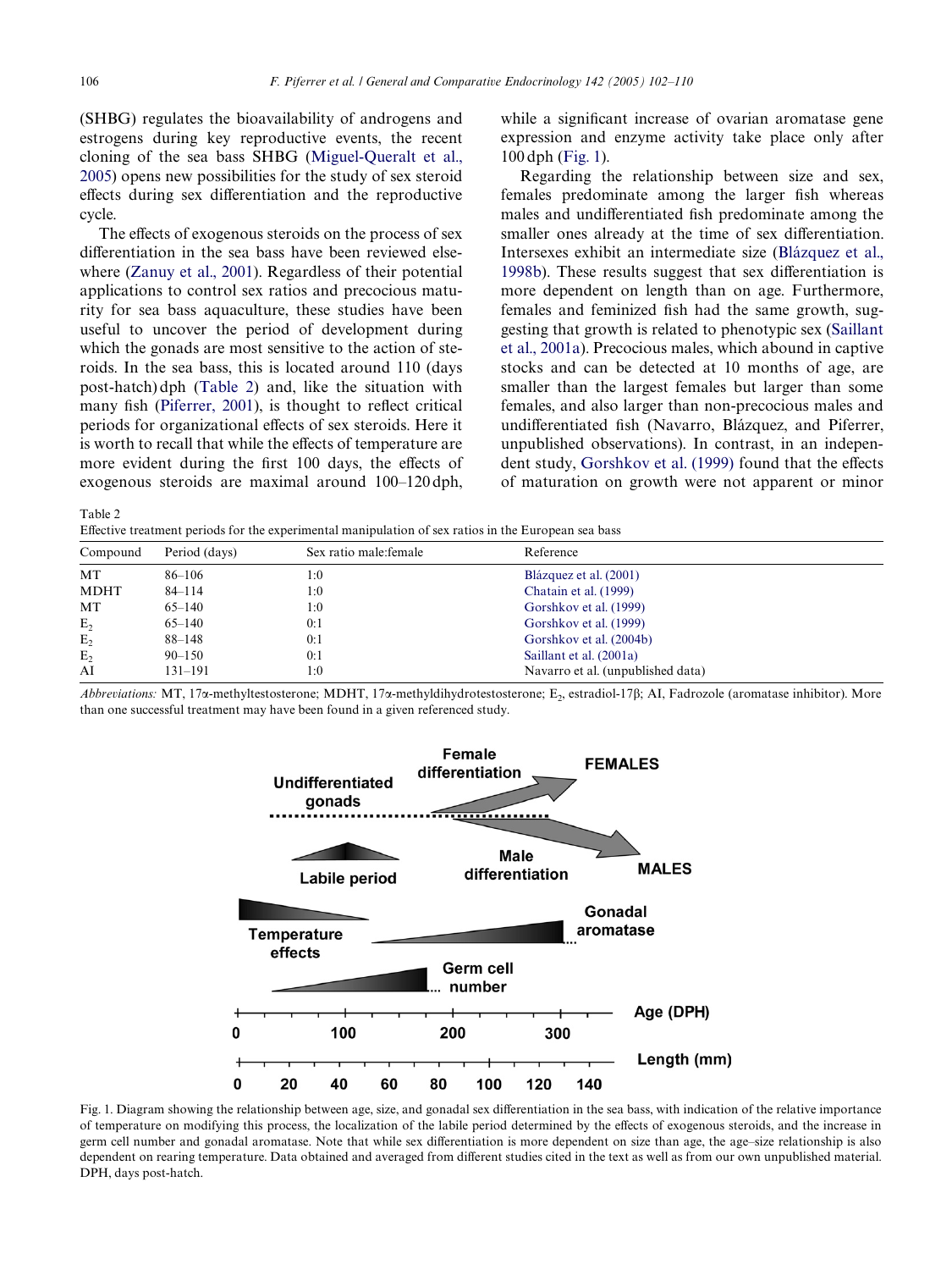under the culture conditions employed, since no significant weight differences were found between mature precocious males and immature fish. At age 6 months, some males had a few oogonia embedded among spermatogonia (intratesticular oocytes). The proportion of such males declined to 0% at age 10 months ([Gorshkov et al., 1999\)](#page-7-7).

Sexual dimorphism in length and weight can also be observed before sexual maturity, starting at age 10–12 months ([Blázquez et al., 1999; Gorshkov et al., 1999;](#page-7-3) [Saillant et al., 2003a](#page-7-3)). The evolution of sexual dimorphism as a function of the age and sexual maturity indicates that the growth advantage of females vs males ranges from  $67\%$  at 10 months of age (mean weight  $27$  g) to around 25% at 2 years and thereafter until to almost 4 years (1.2 kg) ([Saillant et al., 2001a](#page-8-15)).

### **3. Neuroendocrine control**

The presence of three forms of GnRH has been con-firmed in the sea bass [\(González-Martínez et al., 2001;](#page-7-21) [Zmora et al., 2002\)](#page-7-21) and their distribution along the different brain areas has also been reported [\(González-Martí](#page-7-22)[nez et al., 2002a](#page-7-22)). Recently, a GnRH receptor has been cloned and its expression studied ([González-Martínez](#page-7-23) [et al., 2004](#page-7-23)). In addition, the ontogenic expression of the three GnRH systems in this species has recently been analyzed ([González-Martínez et al., 2002b\)](#page-7-24). In this regard, chicken GnRH-II (cGnRH-II) mRNA-expressing cells could be detected as early as 4 dph, reaching its final adult position by day 30. Salmon GnRH (sGnRH) cells became evident on day 7 while seabream GnRH  $(sbGnRH)$  mRNA-expressing cells were first detected at 30 days ([González-Martínez et al., 2002b](#page-7-24)). These results indicate that the brain machinery responsible for the control of sex differentiation and reproduction is formed well before gonadal development. A study aimed at the measurement of the three GnRHs in the pituitary of sea bass males during sex differentiation and the first spawning ([Rodríguez et al., 2000](#page-8-14)) showed that sbGnRH levels were consistently higher than cGnRH-II and sGnRH, with sGnRH always exhibiting the lowest levels. Interestingly, all GnRHs peaked in November, when fish were 9 months old, coinciding with the time sex differentiation can unambiguously be distinguished by conventional histological techniques. Thereafter, the levels of the three forms decreased and remained low during the first spawning season, with the exception of sbGnRH, which showed a significant increase the following November. Plasma LH levels were lowest in November, later increasing during the next months. These results suggest a possible role for all three GnRH forms in achieving gonadal differentiation, while  $s$ b $GnRH$  may be the most relevant form in the regulation of the first spawning season in male sea bass [\(Rodríguez et al., 2000\)](#page-8-14).

A clear relationship between aromatase activity in the brain and the reproductive season has been reported in adult sea bass [\(González and Piferrer, 2003](#page-7-25)). Males exhibited higher activities than females and the areas of the brain acknowledged regulating reproduction, showed the highest levels. This strongly suggests that the neural form of aromatase could be implicated in the regulation of reproduction, by changes in at least its activity, resulting in temporal and spatial modifications in neuroestrogen formation. In addition, a role for brain aromatase in neurogenesis has also been suggested [\(Blázquez and Piferrer, 2004\)](#page-7-16).

# <span id="page-5-0"></span>**4. Environmental effects on sex determination and diVerentiation**

Phenotypic sex in several vertebrates including amphibians, reptiles, and some fish is a combination of genetic and environmental or social factors ([Devlin and](#page-7-2) [Nagahama, 2002\)](#page-7-2). Like other fish, the sea bass exhibits a certain degree of ontogenetic plasticity which is amena-ble to temperature modifications ([Koumoundouros](#page-8-22) [et al., 2001\)](#page-8-22). Thus, among the environmental factors, temperature is by far the most investigated one. It is known that temperature is able to modify the expression and activity of the enzyme aromatase, which, as stated above, is responsible for the balance between androgens and estrogens. These steroids are responsible for testicular and ovarian development, respectively, in lower ver-tebrates, including fish ([Nakamura et al., 1998; Pieau](#page-8-23) [et al., 1994; Wibbels et al., 1994\)](#page-8-23).

Studies carried out with sexually undifferentiated sea bass subject to different rearing temperatures [\(Table 3](#page-5-1)) have shown that constant temperatures cannot induce ovarian differentiation ([Blázquez et al., 1998b; Koumo](#page-7-20)[undouros et al., 2002; Pavlidis et al., 2000; Saillant et al.,](#page-7-20) [2002\)](#page-7-20). Low temperature (13 °C) from day 0 until mid-

<span id="page-5-1"></span>Table 3

Relationship between temperature, period of the thermal manipulation, and resulting sex ratios in some experiments with the European sea bass

| Temp.<br>$(^{\circ}C)$ | Period<br>(dpf) <sup>a</sup> | Mean percent<br>females | Reference                         |
|------------------------|------------------------------|-------------------------|-----------------------------------|
| 22                     | $15 - 57$                    | 5.8                     | Blázquez et al. (1998b)           |
| 13                     | $1 - 93$                     | 73.0                    | Paylidis et al. (2000)            |
| 15                     | $1 - 74$                     | 69.0                    | Paylidis et al. (2000)            |
| 20                     | $1 - 65$                     | 26.3                    | Paylidis et al. (2000)            |
| 15                     | $1 - 64$                     | 66.1                    | Koumoundouros et al. (2002)       |
| 15                     | $1 - 38$                     | 47.1                    | Koumoundouros et al. (2002)       |
| 15                     | $1 - 11$                     | 37.6                    | Koumoundouros et al. (2002)       |
| 20                     | $1 - 56$                     | 18.1                    | Koumoundouros et al. (2002)       |
| 13                     | $0 - 346$                    | 11.0                    | Saillant et al. (2002)            |
| 20                     | $19 - 149$                   | 32.5                    | Saillant et al. (2002)            |
| 15                     | $0 - 120$                    | 35.0                    | Navarro et al. (unpublished data) |
| 21                     | $15 - 120$                   | 12.0                    | Navarro et al. (unpublished data) |

<sup>a</sup> dpf, Days post-fertilization.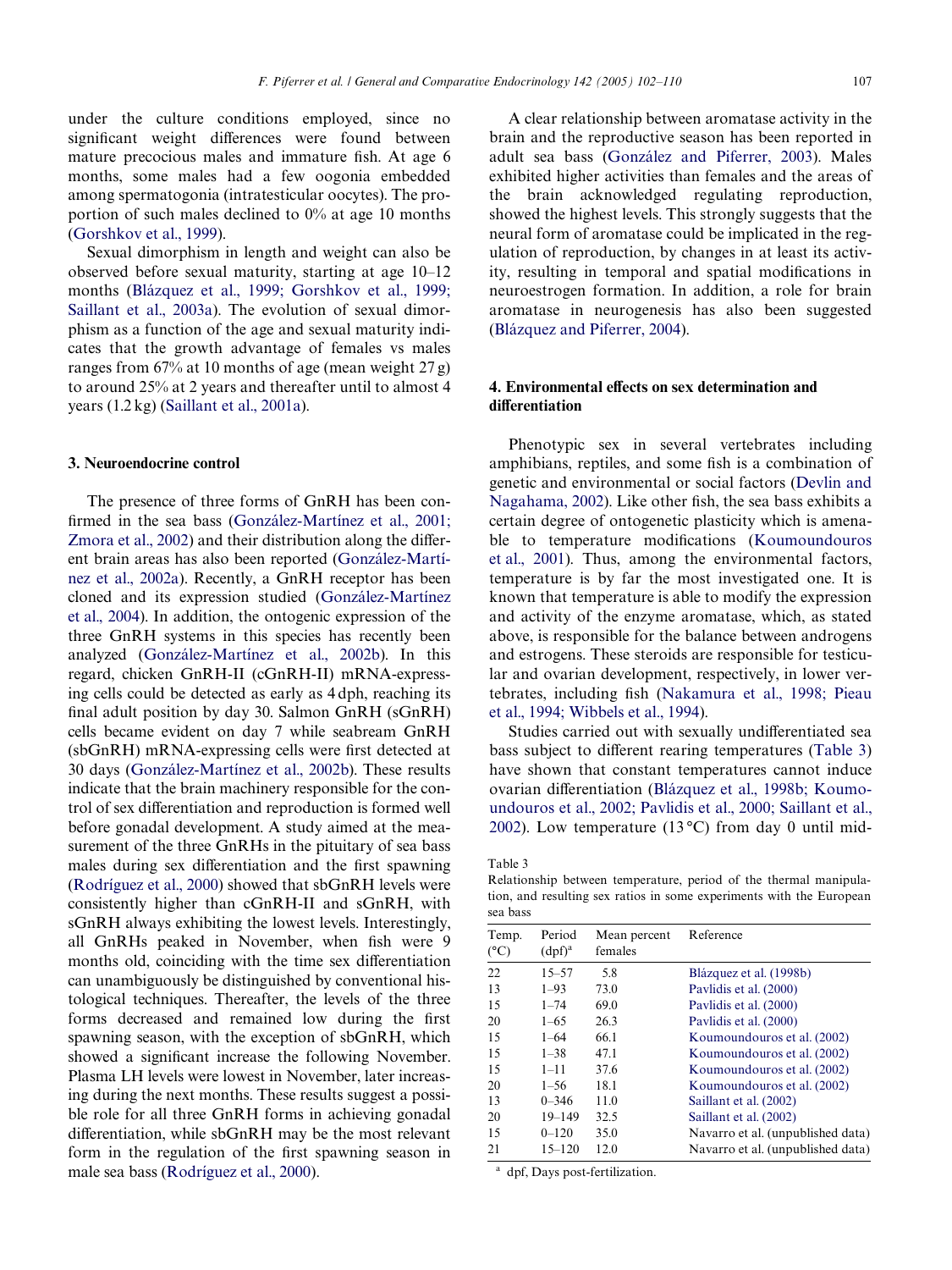metamorphosis (17–18 mm TL) resulted in 72–74% females [\(Pavlidis et al., 2000](#page-8-19)), the highest recorded proportion of females so far. In all groups, female fish were larger than males. These results showed that temperature during the very early developmental stages is capable of affecting the process of sex differentiation in this species. Further studies have provided clear evidence that the sea bass is sensitive to the effects of temperature during all different ontogenetic stages up to metamorphosis, and that sex ratio is correlated with the growth rate of the fish well before the differentiation and maturation of the gonads [\(Koumoundouros et al., 2002](#page-8-20)).

The combined effect of temperature and parental influence ([Ben-Atia et al., 2002; Saillant et al., 2002](#page-7-26)) or strain influence [\(Mylonas et al., 2003\)](#page-8-24) on sex ratios has been recently investigated. The parental effects on sex ratios may include differences in sensitivity to the effects of temperature. High temperatures resulted in an excess of males if given until fish reached 8.1 cm SL. However, male differentiation was even higher if fish were maintained at low temperature  $(13^{\circ}C)$ , from fertilization to a mean length of 6.5 cm SL (346 dpf). In groups reared at high temperature, both parents had a significant additive effect on the percentage of females, and the interaction between the two parents was not significant ([Saillant](#page-8-21) [et al., 2002](#page-8-21)). Thus, the existence of genotype–temperature interactions in sea bass sex determination may reflect parental effects due to differential sensitivities to the environment, the same as in *Oreochromis niloticus* [\(Baroiller et al., 1995](#page-7-27)) and *Menidia menidia* [\(Conover](#page-7-28) [and Heins, 1987](#page-7-28)). Genotype–temperature interactions suggest the interesting possibility of selecting genotypes less sensitive to the masculinizing effects of high temperatures in breeding programs [\(Saillant et al., 2002\)](#page-8-21).

Environmental factors other than temperature have been less investigated in the sea bass. Constant salinities had no influences on sex ratio, although sudden changes on salinity are capable of inducing stress that may affect the process of sexual differentiation ([Saillant et al.,](#page-8-25) [2003c](#page-8-25)). On the other hand, it was shown that photope-riod did not affect the sex ratio [\(Blázquez et al., 1998b\)](#page-7-20) and no effect of density could be detected either ([Saillant](#page-8-7) et al.,  $2003a$ ). However, the pH is known to influence sex differentiation of some fish species ([Roemer and Beisen](#page-8-26)[herz, 1996; Rubin, 1985](#page-8-26)), but so far effects of pH on sea bass sex ratios have not been found [\(Saillant et al.,](#page-8-7) [2003a\)](#page-8-7).

## **5. Conclusions and future prospects**

In conclusion, the sea bass may have sex chromosomes as such although in a very primitive state of differentiation. However, despite several experimental approaches, including subtractive hybridization of maleand female-derived DNA, the study of sex ratios after the induction of triploidy and gynogenesis, and the crosses of sex-reversed fish with normal fish, the sex determination system of this species is still not known. Minute differences between the male and female genome are predicted which hinders the success of approaches such as subtractive hybridization. In addition, the lack of appropriate sex-linked markers makes it very difficult the isolation of candidate genes implicated in sex determination. In contrast, the process of sex differentiation is fairly well known at least from a descriptive point of view of its chronology, but molecular data providing a clear picture of the factors (receptors, steroids, etc.) and mechanisms implicated in this process are not yet available. When available, it should provide an improved picture of the mechanisms involved. It seems clear that temperature affects the sex ratios of the sea bass and is able to override part of the genetic component in sex determination but it remains unclear as to whether these effects have actual adaptive significance. Also, the relationship between sex differentiation and growth is not clear specially regarding the possible contribution of female sex hormones to this growth advantage, and thus deserves further research. Finally, the incidence of intratesticular oocytes could provide some insights in regard to sex determination.

# **Acknowledgments**

M.B. was supported by a "Ramón y Cajal" contract from the Spanish Ministry of Education and Science (MEC). L.N. and A.G. were supported by a MEC predoctoral scholarship. Research supported by MEC Grants MAR96-1860 and AGL2002-02636 ("SEXRA-TIO"), and EU Grant Q5RS-2000-31365 ("PROBASS") to F.P. We thank Sílvia Joly and Elvira Martínez for technical assistance. Appreciation is extended to all other PROBASS participants for stimulating discussions, and to an anonymous reviewer for his/her encouraging words towards our research.

## **References**

- <span id="page-6-0"></span>Aref'yev, V.A., 1989. Cytogenetic analysis of the common bass, *Dicentrarchus labrax*, and the structure of the nucleolar organizer regions in fish. J. Ichthyol. 29, 812-822.
- <span id="page-6-2"></span>Arias, A., 1980. Crecimiento, régimen alimentario y reproducción de la dorada (*Sparus aurata*) y del róbalo (*Dicentrarchus labrax*) en los esteros de Cádiz. Invest. Pesq. 44, 59–83.
- <span id="page-6-1"></span>Asturiano, J.F., Sorbera, L.A., Ramos, J., Kime, D.E., Carrillo, M., Zanuy, S., 2000. Hormonal regulation of the European sea bass reproductive cycle: an individualized female approach. J. Fish Biol. 56, 1155–1172.
- <span id="page-6-3"></span>Barbaro, A., Francescon, A., Libertini, A., Bozzato, G., Nassi, M., Calderazzo, F., Colombo, L., 1998. Short- and middle-term effects of chromosome set manipulation in European seabass, *Dicentrarchus labrax* L. Biol. Mar. Mediterr. 5, 390–400.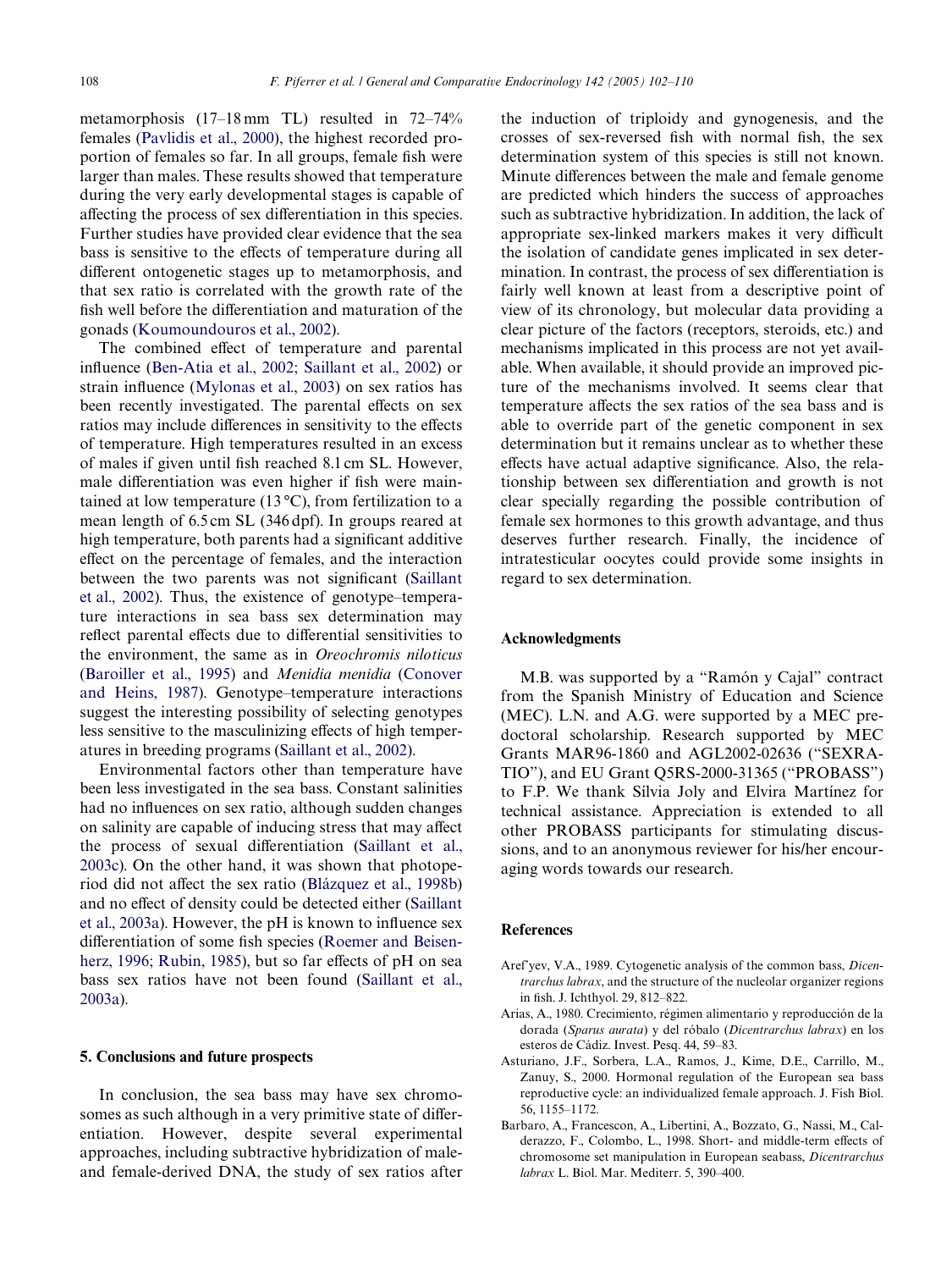- <span id="page-7-10"></span>Barnabé, G., 1973. Contribution to the knowledge of growth and sexuality of the bass (*Dicentrarchus labrax* L.) in Sete waters. Ann. Inst. Oceanogr. Paris (Nouv. Ser.) 49, 49–75.
- <span id="page-7-27"></span>Baroiller, J.F., Chourrout, D., Fostier, A., Jalabert, B., 1995. Temperature and sex chromosomes govern sex-ratios of the mouth brooding cichlid fish *Oreochromis niloticus*. J. Exp. Zool. 273, 216–223.
- <span id="page-7-26"></span>Ben-Atia, I., Bresler, K., Gada, M., Gordin, H., Gorshkov, S., Gorshkova, G., Heinisch, G., Koven, W., Lutzky, S., Meiri, I., Peduel, A., Ron, B., Rosenfeld, H., Tandler, A., 2002. The effect of rearing temperature on sex determination of European sea *bass* (*Dicentrarchus labrax*) at different rearing stages. Isr. J. Aquacult./Bamidgeh 54, 56-57.
- Blázquez, M., Piferrer, F., Zanuy, S., Carrillo, M., Donaldson, E.M., 1995. Development of sex control techniques for European sea bass (Dicentrarchus labrax L.) aquaculture: effects of dietary 17a-methyltestosterone prior to sex differentiation. Aquaculture 135, 329– 342.
- Blázquez, M., Zanuy, S., Carrillo, M., Piferrer, F., 1998a. Structural and functional effects of early exposure to estradiol-17 $\beta$  and 17 $\alpha$ -ethynylestradiol on the gonads of the gonochoristic teleost *Dicentrarchus labrax*. Fish Physiol. Biochem. 18, 37–47.
- <span id="page-7-20"></span>Blázquez, M., Zanuy, S., Carrillo, M., Piferrer, F., 1998b. Effects of rearing temperature on sex differentiation in the European sea bass (*Dicentrarchus labrax* L.). J. Exp. Zool. 281, 207–216.
- <span id="page-7-3"></span>Blázquez, M., Carrillo, M., Zanuy, S., Piferrer, F., 1999. Sex ratios in offspring of sex-reversed sea bass and the relationship between growth and phenotypic sex differentiation. J. Fish Biol. 55, 916–930.
- <span id="page-7-17"></span>Blázquez, M., Felip, A., Zanuy, S., Carrillo, M., Piferrer, F., 2001. Critical period of androgen-inducible sex differentiation in a teleost fish, the European sea bass. J. Fish Biol. 58, 342–358.
- <span id="page-7-16"></span>Blázquez, M., Piferrer, F., 2004. Cloning, sequence analysis, tissue distribution, and sex-specific expression of the neural form of P450 aromatase in juvenile sea bass (*Dicentrarchus labrax*). Mol. Cell. Endocrinol. 219, 83–94.
- Bruslé, J., Roblin, C., 1984. Sexuality of sea bass, *Dicentrarchus labrax*, under controlled fish farm conditions. In: Barnabé, G., Billard, R. (Eds.), L'Aquaculture Du Bar Et Des Sparides. INRA, Paris, pp. 33–43.
- <span id="page-7-1"></span>Cano, J., Pretel, A., Melendez, S., García, F., Caputo, V., Fenocchio, A.S., Bertollo, L.A.C., 1996. Determination of early stages of sex chromosome differentiation in the sea bass *Dicentrarchus labrax* L. (Pisces: Perciformes). Cytobios 87, 45–59.
- <span id="page-7-0"></span>Carrillo, M., Zanuy, S., Blázquez, M., Ramos, J., Piferrer, F., Donaldson, E.M., 1995. Sex control and ploidy manipulation in sea bass. In: Environmental Impacts of Aquatic Biotechnology. OCDE, Paris, pp. 125–144.
- <span id="page-7-4"></span>Castilho, R., McAndrew, B., 1998. Two polymorphic microsatellite markers in the European sea bass, *Dicentrarchus labrax* (L.). Anim. Genet. 29, 151.
- Cerdá, J., Zanuy, S., Carrillo, M., Ramos, J., De la Higuera, M., 1995. Short-term and long-term dietary effects on female sea bass (*Dicentrarchus labrax*). Seasonal changes in plasma profiles of lipids and sex steroid in relation to reproduction. Comp. Biochem. Physiol. C 111, 83–91.
- <span id="page-7-18"></span>Chatain, B., Saillant, E., Peruzzi, S., 1999. Production of monosex male populations of European sea bass, *Dicentrarchus labrax* L. by use of the synthetic androgen 17<sub>x</sub>-methyldehydrotestosterone. Aquaculture 178, 225–234.
- <span id="page-7-28"></span>Conover, D.O., Heins, S.W., 1987. The environmental and genetic components of sex ratio in *Menidia menidia* (Pisces Atherinidae). Copeia 1987, 732–743.
- <span id="page-7-14"></span>Dalla Valle, L., Lunardi, L., Colombo, L., Belvedere, P., 2002. European sea bass (*Dicentrarchus labrax* L.) cytochrome P450arom: cDNA cloning, expression and genomic organization. J. Steroid Biochem. Mol. Biol. 80, 25–34.
- <span id="page-7-2"></span>Devlin, R.H., Nagahama, Y., 2002. Sex determination and sex differentiation in fish: an overview of genetic, physiological, and environmental influences. Aquaculture 208, 191-364.
- <span id="page-7-11"></span>Felip, A., Piferrer, F., Carrillo, M., Zanuy, S., 2001. Comparison of the gonadal development and plasma levels of sex steroid hormones in diploid and triploid sea bass, *Dicentrarchus labrax* L. J. Exp. Zool. 290, 384–395.
- <span id="page-7-12"></span>Felip, A., Piferrer, F., Carrillo, M., Zanuy, S., 2002. Growth, gonadal development and sex ratios of meiogynogenetic diploid sea bass. J. Fish Biol. 61, 347–359.
- <span id="page-7-6"></span>Galay-Burgos, M., Llewellyn, L., Mylonas, C.C., Canario, A.V.M., Zanuy, S., Sweeney, G.E., 2004. Analysis of the Sox gene family in the European sea bass (*Dicentrarchus labrax*). Comp. Biochem. Physiol. B 137, 279–284.
- <span id="page-7-5"></span>García de León, F.J., Canonne, M., Quillet, E., Bonhomme, F., Chatain, B., 1998. The application of microsatellite markers to breeding programmes in the sea bass, *Dicentrarchus labrax*. Aquaculture 159, 303–316.
- <span id="page-7-13"></span>González, A., Piferrer, F., 2000. Cytochrome P450 aromatase enzyme activity and reproduction in teleost fish: studies in the European sea bass (*Dicentrarchus labrax*). Reprod. Physiol. Fish 6, 39–42.
- <span id="page-7-15"></span>González, A., Piferrer, F., 2002. Characterization of aromatase activity in the sea bass: effects of temperature and different catalytic properties of brain and ovarian homogenates and microsomes. J. Exp. Zool. 293, 500–510.
- <span id="page-7-25"></span>González, A., Piferrer, F., 2003. Aromatase activity in the European sea bass (*Dicentrarchus labrax*) brain. Distribution and changes in relation to age, sex, and the annual reproductive cycle. Gen. Comp. Endocrinol. 132, 223–230.
- <span id="page-7-21"></span>González-Martínez, D., Madigou, T., Zmora, N., Anglade, I., Zanuy, S., Zohar, Y., Elizur, A., Muñoz-Cueto, J.A., Kah, O., 2001. Differential expression of three different prepro-GnRH (gonadotropinreleasing hormone) messengers in the brain of the European sea bass (*Dicentrarchus labrax*). J. Comp. Neurol. 429, 144–155.
- <span id="page-7-22"></span>González-Martínez, D., Zmora, N., Mañanós, E., Saligaut, D., Zanuy, S., Zohar, Y., Elizur, A., Kah, O., Muñoz-Cueto, J.A., 2002a. Immunohistochemical localization of three different prepro-GnRHs in the brain and pituitary of the European sea bass (*Dicentrarchus labrax*) using antibodies to the corresponding GnRH-associated peptides. J. Comp. Neurol. 446, 95–113.
- <span id="page-7-24"></span>González-Martínez, D., Zmora, N., Zanuy, S., Sarasquete, C., Elizur, A., Kah, O., Muñoz-Cueto, J.A., 2002b. Developmental expression of three different prepro-GnRH (gonadotrophin-releasing hormone) messengers in the brain of the European sea bass (*Dicentrarchus labrax*). J. Chem. Neuroanat. 23, 255–267.
- <span id="page-7-23"></span>González-Martínez, D., Madigou, T., Mañanós, E., Cerdá-Reverter, J.M., Zanuy, S., Kah, O., Muñoz-Cueto, J.A., 2004. Cloning and expression of gonadotropin-releasing hormone receptor in the brain and pituitary of the European sea bass: an in situ hybridization study. Biol. Reprod. 70, 1380–1391.
- <span id="page-7-7"></span>Gorshkov, S., Gorshkova, G., Knibb, W., Gordin, H., 1999. Sex ratios and growth performance of European sea bass (*Dicentrarchus labrax* L.) reared in mariculture in Eilat (Red Sea). Isr. J. Aquacult./ Bamidgeh 51, 91–105.
- <span id="page-7-8"></span>Gorshkov, S., Meiri, I., Rosenfeld, H., Ben-Atia, S., Lutzki, S., Peduel, A., Ron, B., Skvortzov, A., Gorshkova, G., Tandler, A., 2003. Parental effects on sex ratios in progeny of the European sea bass (*Dicentrarchus labrax*). Isr. J. Aquacult./Bamidgeh 55, 265–273.
- <span id="page-7-9"></span>Gorshkov, S., Gorshkova, G., Meiri, I., Gordin, H., 2004a. Culture performance of different strains and crosses of the European sea bass (*Dicentrarchus labrax*) reared under controlled conditions at Eilat, Israel. J. Appl. Ichthyol. 20, 194–203.
- <span id="page-7-19"></span>Gorshkov, S., Gorshkova, G., Colorni, B., Gordin, H., 2004b. Effects of natural estradiol-17 beta and synthetic 17 alpha-ethynylestradiol on direct feminization of European sea bass *Dicentrarchus labrax*. J. World Aquacult. Soc. 35, 167–177.
- Knibb, W.R., Gorshkov, S., Gorshkov, G., Wajsbrot, N., Elizur, A., Paduel, A., Popper, D., Gordin, H., 1992. Genetic improvement of commercial marine teleosts. Isr. J. Aquacult./Bamidgeh 44, 136– 137.